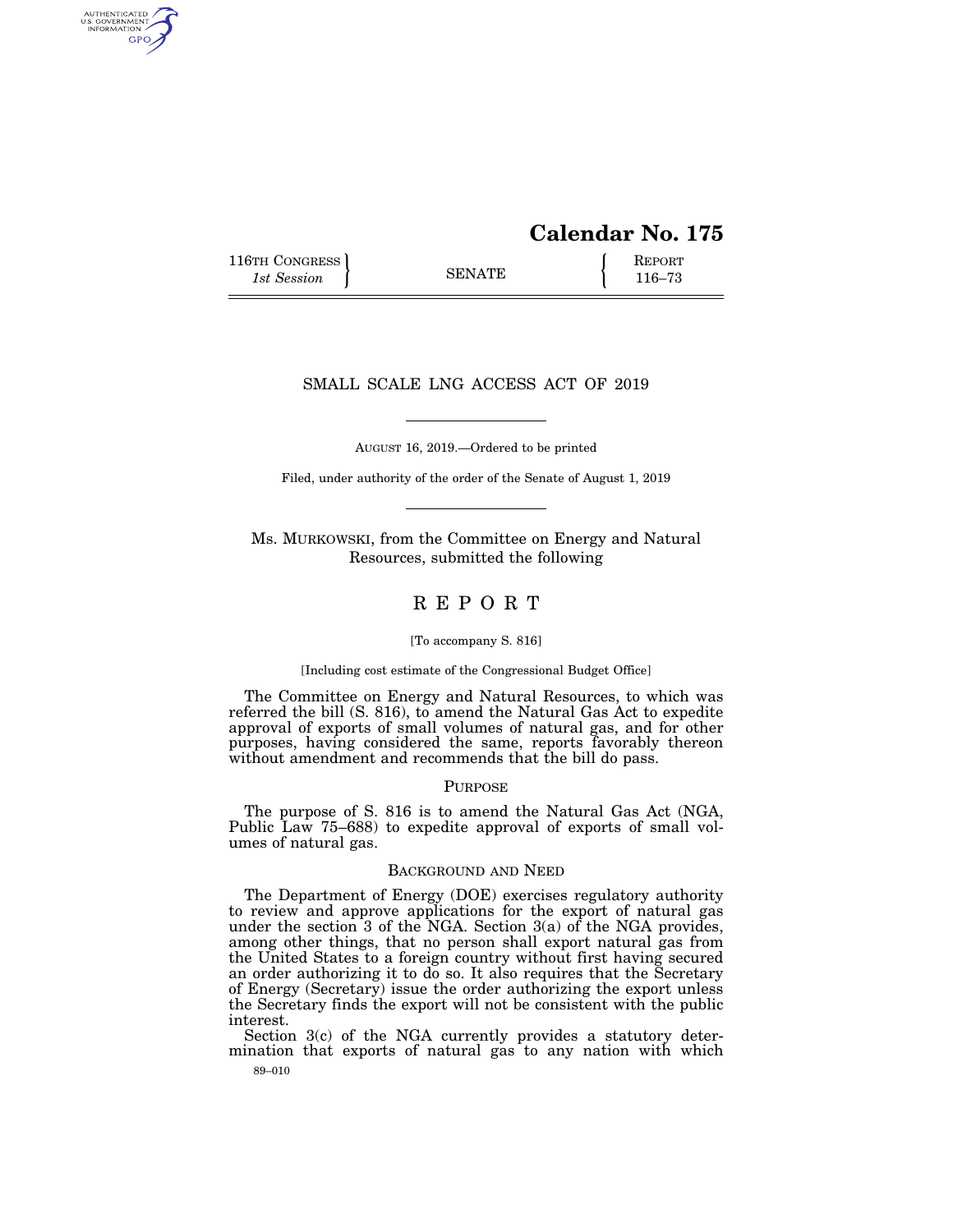there is in effect a free trade agreement requiring national treatment for trade in natural gas are in the public interest, eliminating any need for the Secretary to make that determination on a caseby-case basis. In addition, section 3(c) requires the Secretary to issue an order for the export of natural gas to nations with which there is a free trade agreement in effect ''without modification or delay.''

S. 816 extends the section 3(c) statutory public interest determination and the requirement that an export order be granted without modification or delay to exports of small volumes of natural gas—51.75 billion cubic feet per year, or less—to any nation not subject to trade sanctions. S. 816 is intended to enable U.S. exports to compete more effectively in emerging markets for liquefied natural gas (LNG).

A 2018 DOE final rule (10 C.F.R. 590.102 and 590.208) established that exports of 51.75 billion cubic feet per year or less of natural gas to any nation are in the public interest, and that completed applications for exports meeting this criteria and eligible for a National Environmental Policy Act (Public Law 91–190) categorical exclusion will be granted. S. 816 is similar to that rule as it would require the Secretary to issue an order for small volume exports (51.75 billion cubic feet per year, or less) to any nation not subject to trade sanctions ''without modification or delay,'' without regard to whether the export is eligible for a categorical exclusion.

The growth in domestic natural gas production, including from shale, has reduced natural gas prices for domestic consumers and provided an opportunity for LNG exports. The United States currently has three major LNG export terminals operating, eight under construction, and six more that are fully permitted. The International Energy Agency projects that the United States will have the capacity to become the world's largest exporter of LNG by 2024, ahead of both Australia and Qatar. Although some are concerned that exporting too much domestic natural gas may increase costs for domestic consumers, to date additional demand for natural gas exports appears to have been met by a commensurate increase in supply and potential reserves.

LNG exports from the United States can provide a diversity of supply, for example, in Central and Eastern Europe (where Russia is often the sole supplier), the Caribbean countries, Central and South America, and in Asia. Cargoes of LNG from the first operating export terminal, Sabine Pass, for example, have been delivered to two dozen nations in Latin America, Europe, Asia and the Middle East.

#### LEGISLATIVE HISTORY

S. 816 was introduced by Senators Cassidy, Kennedy, and Rubio on March 14, 2019. Senators Inhofe, Jones, and Scott were added as cosponsors.

A companion measure, H.R. 1836, was introduced in the House of Representatives by Representative Yoho, on March 18, 2019, and referred to the Committee on Energy and Commerce.

In the 115th Congress, Senators Cassidy and Rubio introduced similar legislation, S. 1981, on October 18, 2017. The Subcommittee on Energy held a hearing on S. 1981, on December 5, 2017 (S. Hrg.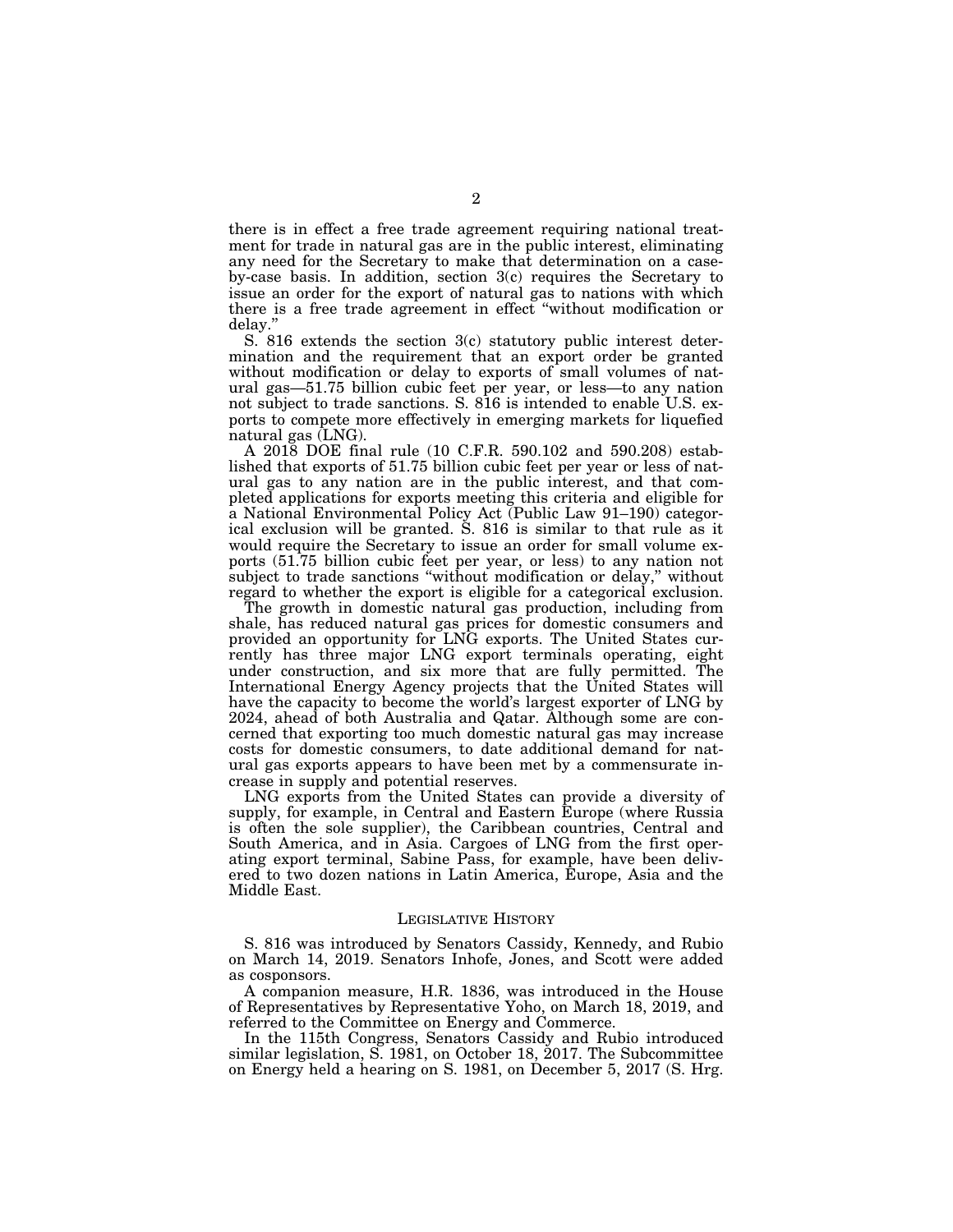115–493). The Committee on Energy and Natural Resources reported the bill favorably on May 10, 2018 (S. Rept. 115–248).

The Committee on Energy and Natural Resources met in open business session on July 16, 2019, and ordered S. 816 favorably reported.

#### COMMITTEE RECOMMENDATION AND TABULATION OF VOTES

The Senate Committee on Energy and Natural Resources, in open business session on July 16,  $2019$ , on a roll call vote of 11 to 9, recommends that the Senate pass S. 816.

The roll call vote on reporting the measure was 11 yeas, 9 nays as follows:

| <b>YFAS</b> | <b>NAYS</b>      |  |
|-------------|------------------|--|
|             | Mr. Manchin      |  |
|             | Mr. Wyden *      |  |
|             | Ms Cantwell      |  |
|             | Mr. Sanders *    |  |
|             | Ms. Stabenow     |  |
|             | Mr. Heinrich     |  |
|             | Ms Hirono*       |  |
|             | Mr. King         |  |
|             | Ms. Cortez Masto |  |
|             |                  |  |
|             |                  |  |

\* Indicates vote by proxy.

#### SECTION-BY-SECTION ANALYSIS

#### *Section 1. Short title*

Section 1 contains the short title.

### *Sec. 2. Expedited approval of export of certain volumes of natural gas*

Section 2 amends section  $3(c)$  of the NGA  $(15 \text{ U.S.C. } 717b(c))$ which currently deems licenses to import or export natural gas to a nation with which there is a free trade agreement in effect to be consistent with the public interest and requires the Secretary to grant them without modification or delay.

Section 2 reorganizes and supplements section 3(c) of the NGA by adding a new paragraph (1) with three subparagraphs, (A), (B), and  $(C)$  and a new paragraph  $(2)$ . Subparagraphs  $(A)$  and  $(C)$  maintain the existing statutory public interest determination and direction that the Secretary shall grant certain applications for importation and exportation without modification or delay. Subparagraph (B) adds that any application for exportation of natural gas in a volume that is equal to or less than 51.75 billion cubic feet per year shall be deemed to be consistent with the public interest and shall be granted without modification or delay, without regard to the status of trade agreements between the importing country and the United States.

New paragraph (2) provides that the processes for small-scale exports under new subparagraph  $(1)(B)$  and exports to countries with free-trade agreements under subparagraph  $(1)(C)$  do not apply to any nation subject to sanctions imposed by the United States.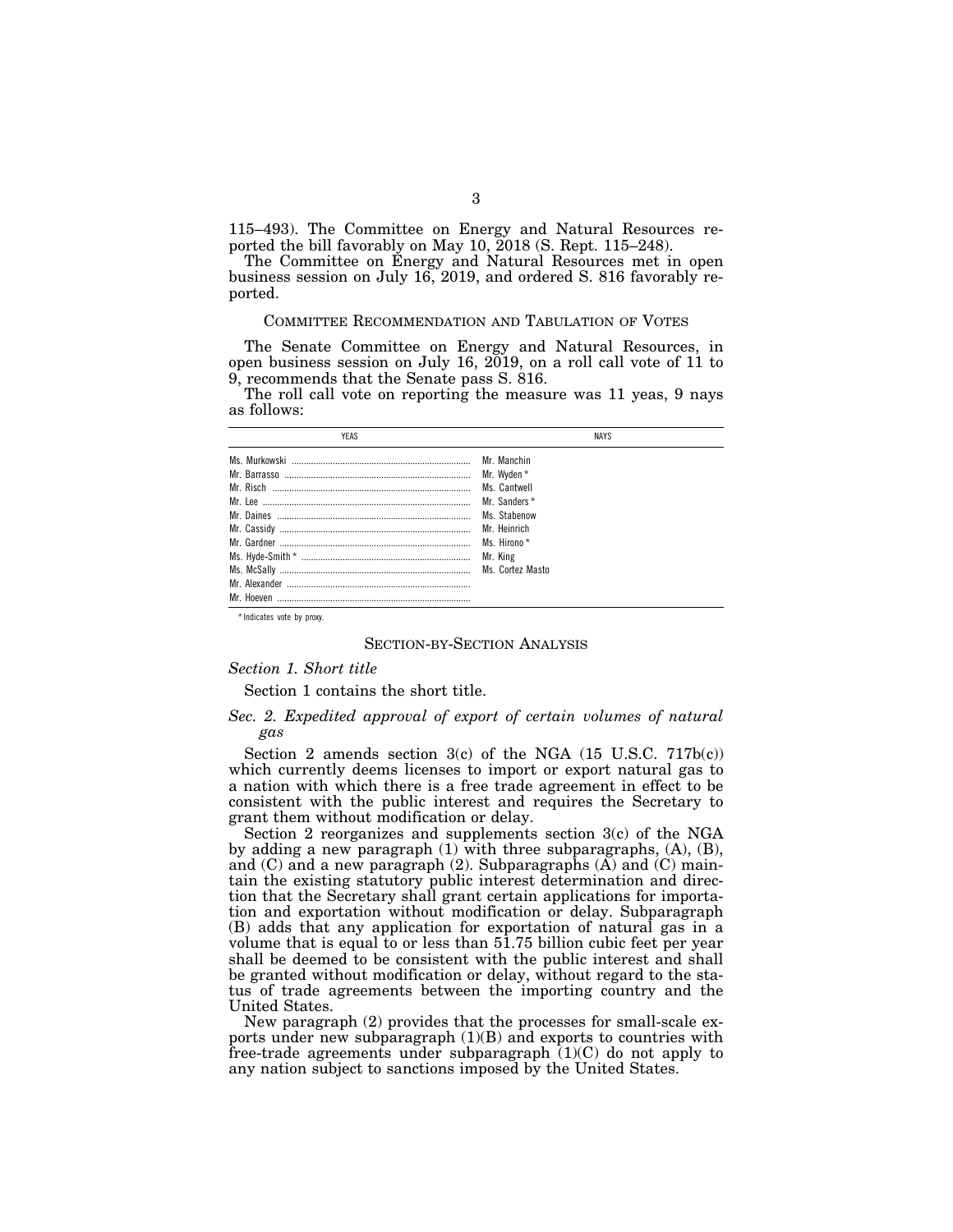#### COST AND BUDGETARY CONSIDERATIONS

The following estimate of the costs of this measure have been provided by the Congressional Budget Office.

| By Fiscal Year, Millions of Dollars                                    | 2019 | 2019-2024                           | 2019-2029 |
|------------------------------------------------------------------------|------|-------------------------------------|-----------|
| Direct Spending (Outlays)                                              | o    |                                     | $\star$   |
| Revenues                                                               | o    | o                                   | o         |
| Increase or Decrease (-)<br>in the Deficit                             | n    | ÷                                   | $\star$   |
| <b>Spending Subject to</b><br><b>Appropriation (Outlays)</b>           | o    | o                                   | Ω         |
| Statutory pay-as-you-go.<br>procedures apply?                          | Yes  | <b>Mandate Effects</b>              |           |
| Increases on-budget deficits in any<br>of the four consecutive 10-year | No.  | Contains intergovernmental mandate? | No        |
| periods beginning in 2030?                                             |      | Contains private-sector mandate?    | No        |

Under current regulations, the Department of Energy (DOE) issues expedited approvals for applications to export no more than 51.75 billion cubic feet of natural gas in a year to any nonsanctioned country with which the United States does not have a free trade agreement (FTA), provided that the exports do not come from facilities that require review under the National Environmental Policy Act (NEPA). S. 816 would codify existing regulations and would waive DOE's NEPA criterion for all applications to export small volumes of natural gas to non-FTA countries.

CBO expects that implementing S. 816 would further expedite the approval of applications relative to current law. According to DOE, small-volume exports represent less than one percent of the total amount of approved natural gas exports to non-FTA countries to date. On that basis, and considering the number of such applications submitted in recent years, CBO estimates that any increase in the number of applications and the volume of gas exported would be small.

Payments from mineral leasing on federal lands are recorded in the budget as offsetting receipts, or reductions in direct spending. Changes in the price of gas or in the production of gas on federal lands, or a combination of the two, could affect those payments. CBO expects that any additional demand for gas exports under the bill would be met by a commensurate increase in supply, resulting in no significant change in the price of gas.

In addition, CBO expects that any increase in the production of gas would probably occur in states that accounted for 80 percent of gas exports over the 2013–2017 period. Because those states, including Michigan, Texas, and New York, contain only small amounts of federal land (between 0.5 percent and 10 percent of the total land area in each state), we estimate that any increase in the production of gas on federal lands would be small, and that the net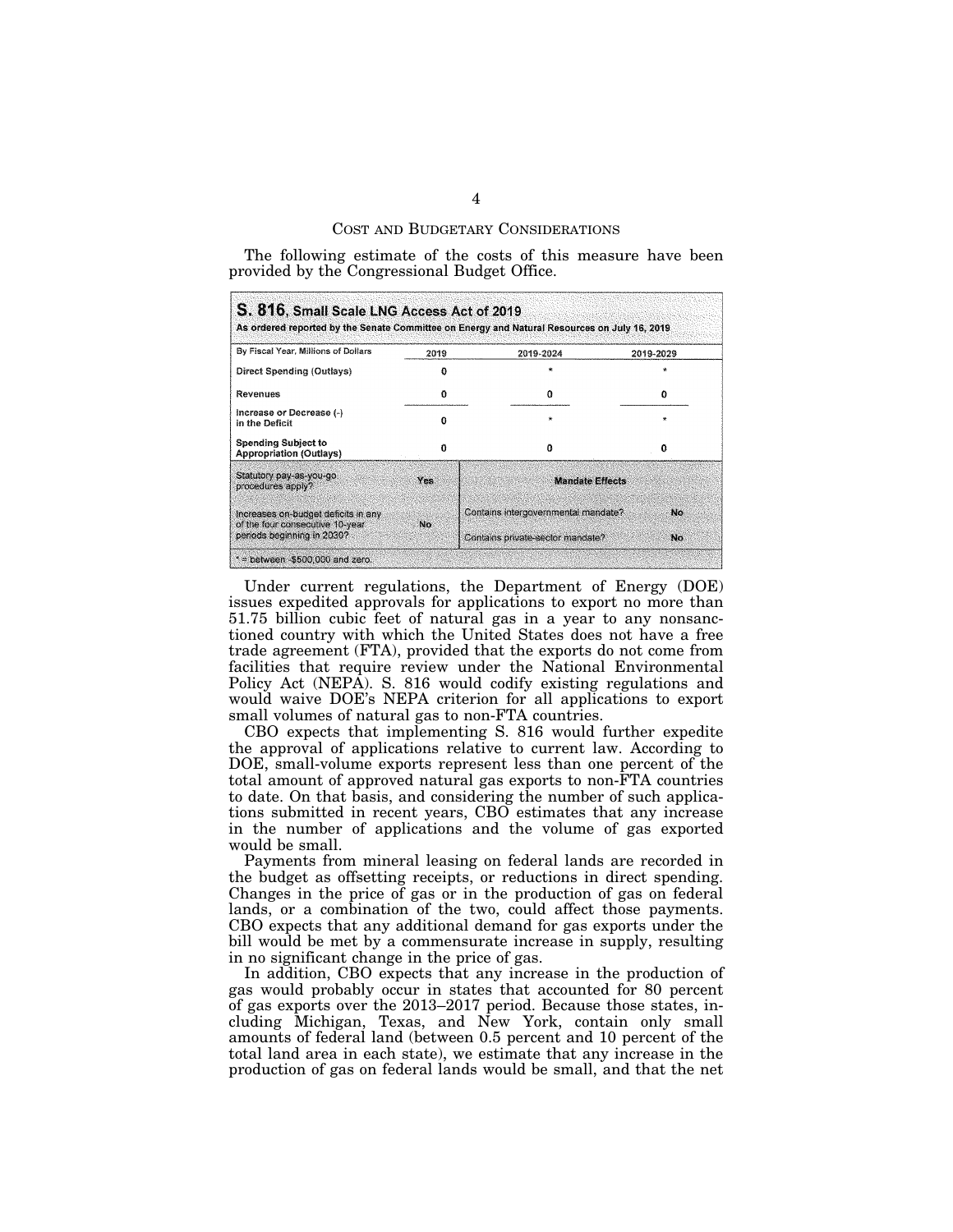increase in receipts would be insignificant over the 2019–2029 period.

The CBO staff contact for this estimate is Janani Shankaran. The estimate was reviewed by H. Samuel Papenfuss, Deputy Assistant Director for Budget Analysis.

#### REGULATORY IMPACT EVALUATION

In compliance with paragraph 11(b) of rule XXVI of the Standing Rules of the Senate, the Committee makes the following evaluation of the regulatory impact which would be incurred in carrying out S. 816.

The bill is not a regulatory measure in the sense of imposing Government-established standards or significant economic responsibilities on private individuals and businesses.

No personal information would be collected in administering the program. Therefore, there would be no impact on personal privacy.

Little, if any, additional paperwork would result from the enactment of S. 816, as ordered reported.

#### CONGRESSIONALLY DIRECTED SPENDING

S. 816, as ordered reported, does not contain any congressionally directed spending items, limited tax benefits, or limited tariff benefits as defined in rule XLIV of the Standing Rules of the Senate.

#### EXECUTIVE COMMUNICATIONS

The testimony provided by the Department of Energy at the December 5, 2017, hearing on S. 1981, a similar bill to S. 861, follows:

#### TESTIMONY OF UNDER SECRETARY MARK MENEZES, U.S. DEPARTMENT OF ENERGY

#### *S. 1981—Small Scale LNG Access Act of 2017*

Currently, all exports of natural gas, regardless of quantity, are subject to review and approval by the Department through its regulatory authority under the Natural Gas Act (NGA). Applications are made under NGA Section 3(a) for exports of natural gas to free trade agreement countries. This bill amends Section 3(c) to expedite approval of exports of small volumes of natural gas. The effect of this bill would be to have qualifying applications granted automatically, saving several months of review time at a minimum.

This bill appears to be similar to the volume criteria DOE laid out in a recent DOE Notice of Proposed Rulemaking (NOPR) concerning small-scale natural gas exports published on September 1, 2017. The NOPR sought to revise DOE's regulations in 10 CFR 590 concerning its role in administering the NGA. DOE's NOPR proposed that natural gas export applications to non-free trade agreement countries that proposed to export up to and including .14 billion cubic feet per day (or 51.75 billion cubic feet per year) would be deemed to be consistent with the public interest. The Department looks forward to working with the Committee to determine the technical aspects of the bill.